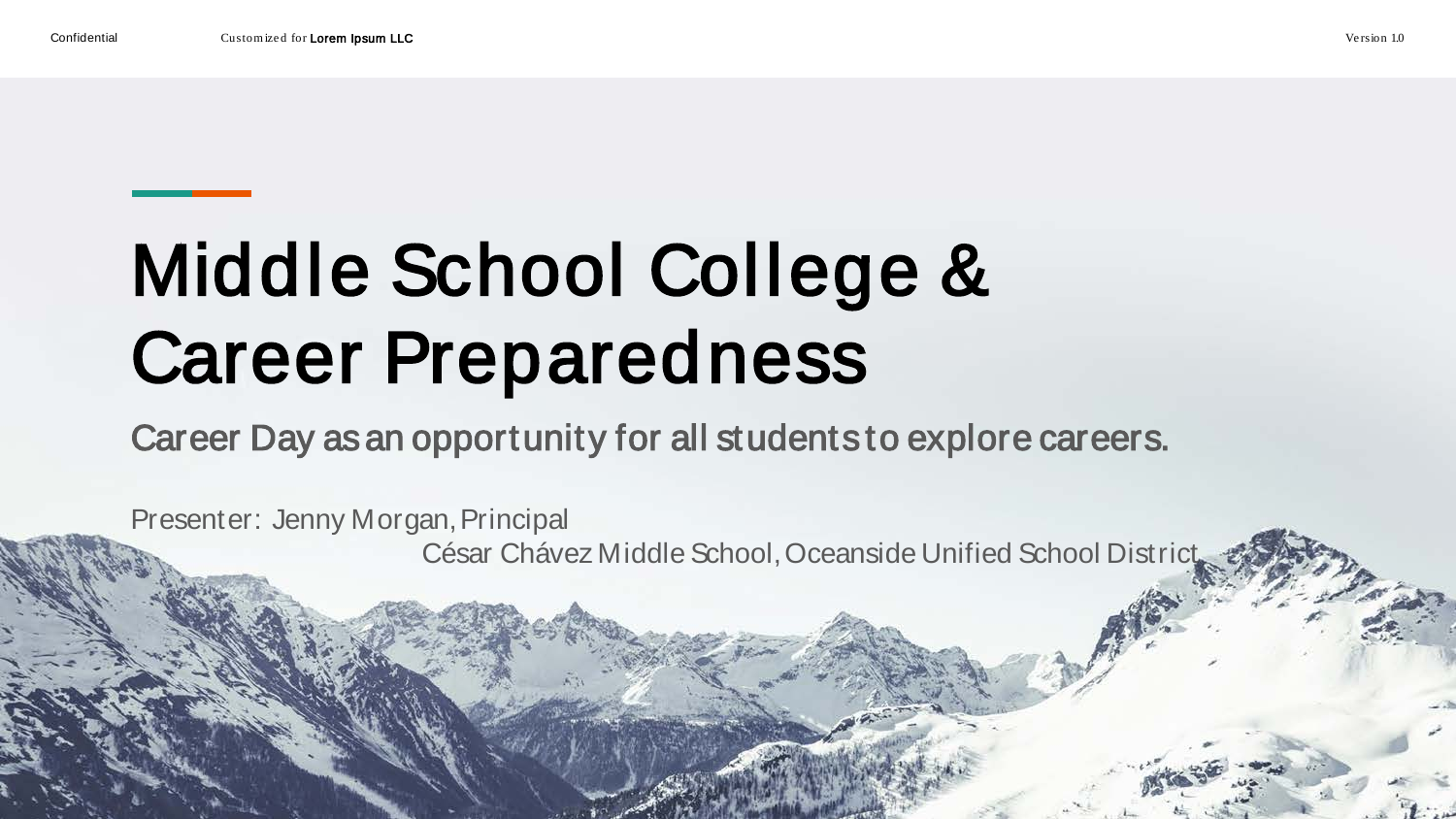#### Thinking Prompt

What **activities or events** does your school currently do to prepare students for postsecondary learning and career readiness? What **skills or outcomes** would you hope that students take away from these experiences?

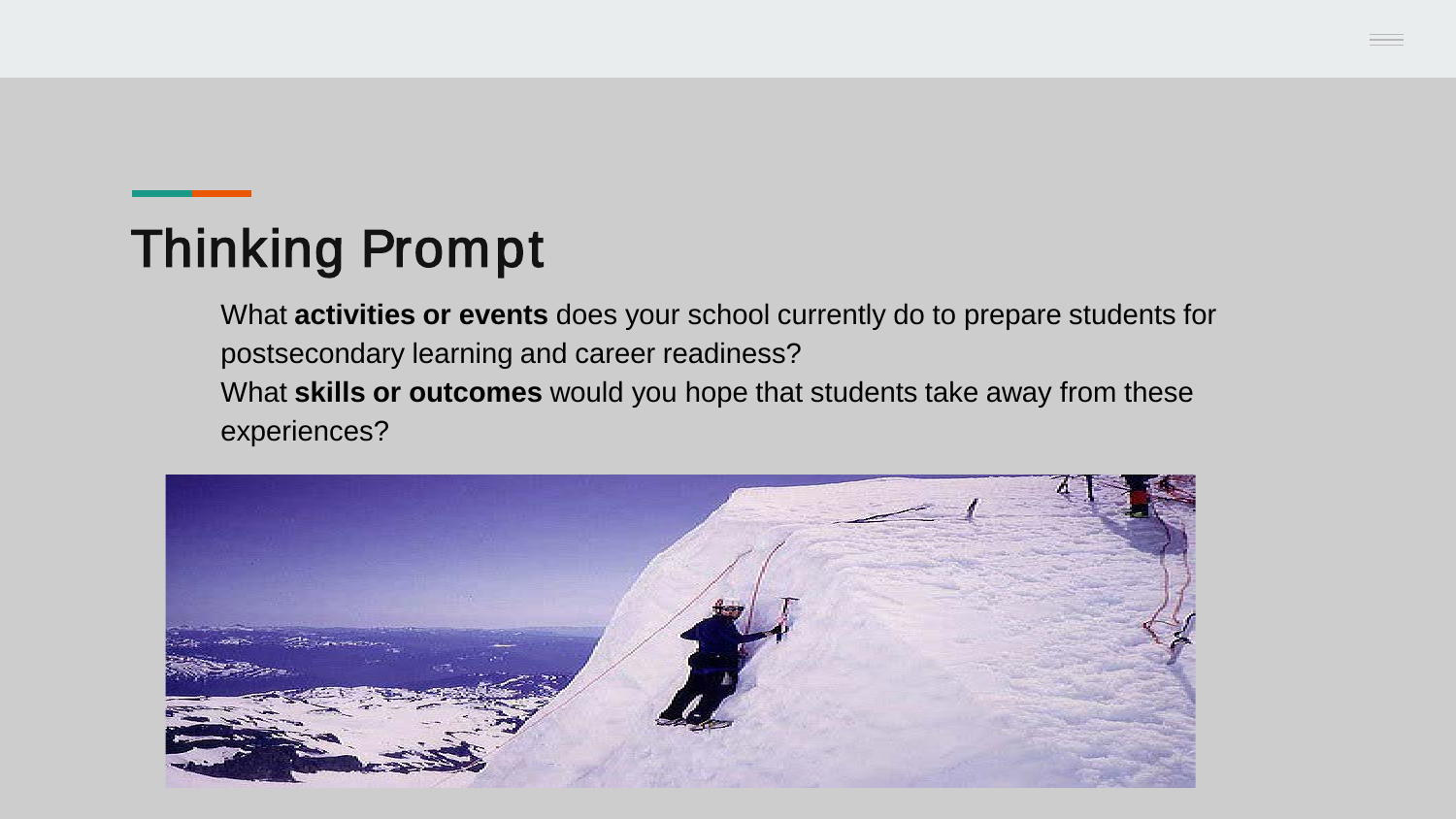#### Finding Connections

#### *Underline any ideas in your Thinking Prompt that relate to these concepts:*

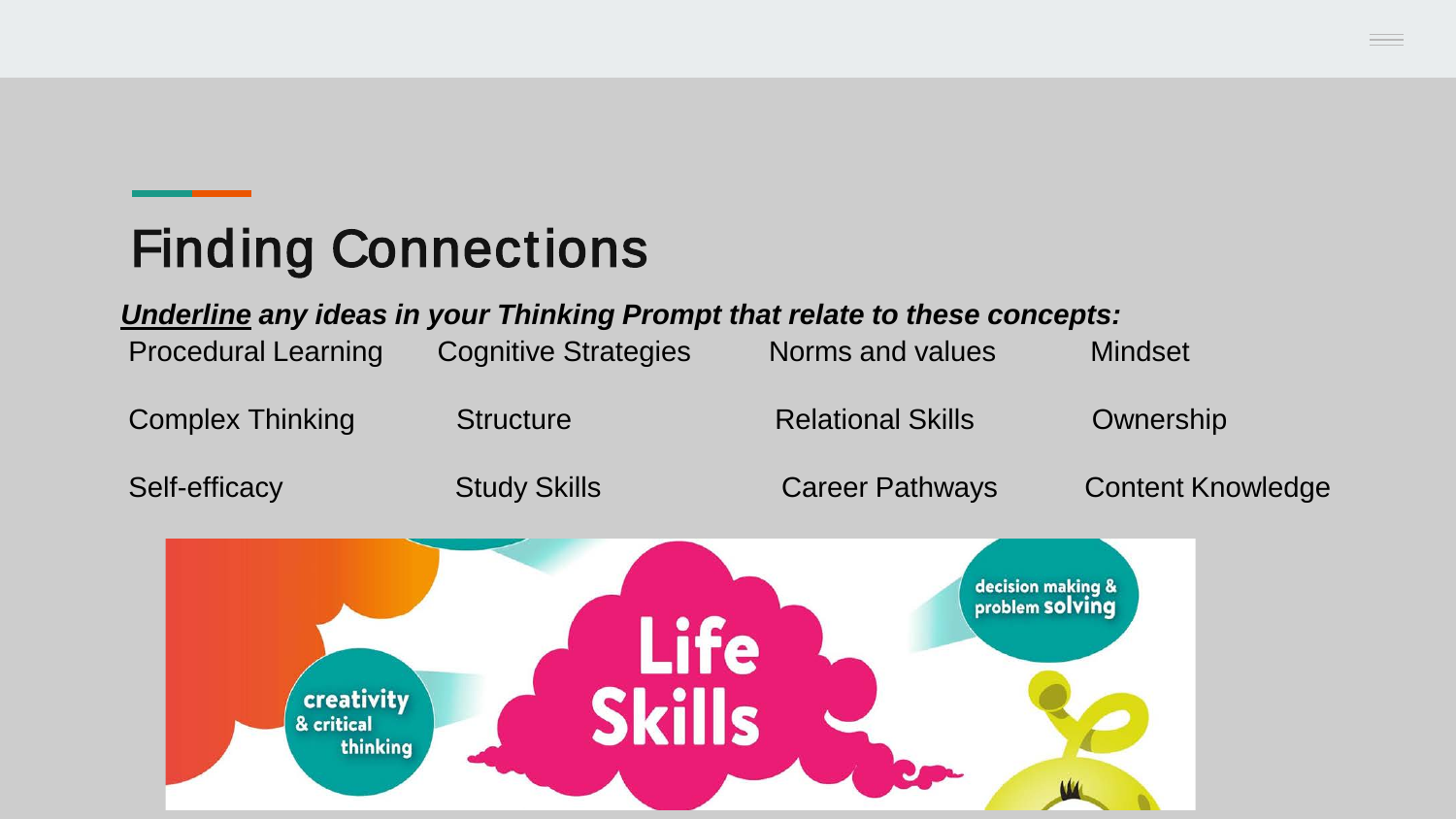#### Essential Questions

#### EQ 1

Why is career exploration important?

#### EQ 2

How can you organize a Career Day event in a way that gives access to all students?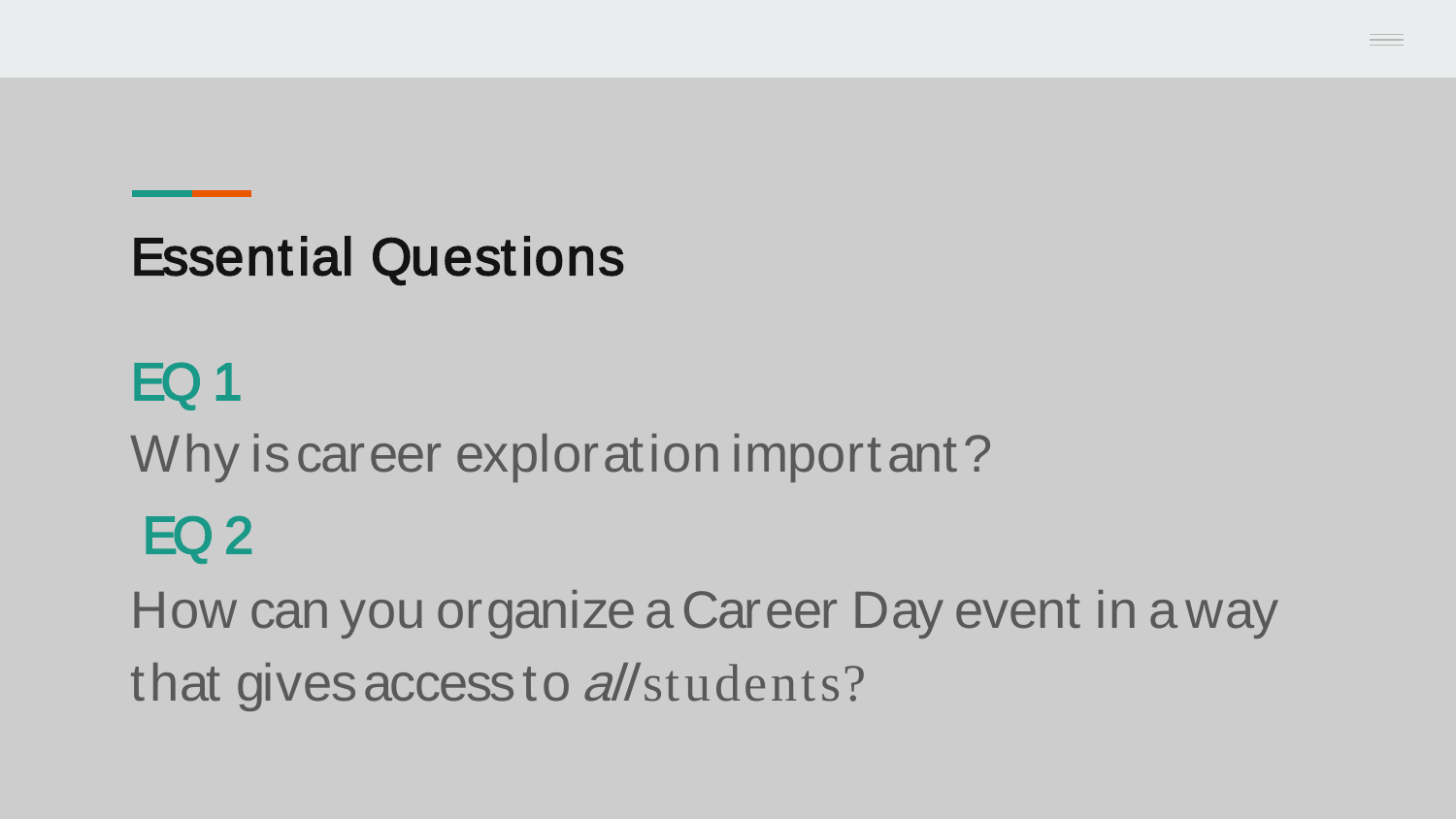#### Why career exploration is critical...

✔ Improve academic performance and increase the likelihood of pursuing post-secondary education.

 $\checkmark$  Encourage students to plan their high school courses of study to gain the skills they will need.

✔ Improve attitudes of young people about career possibilities, motivating them to persevere.

✔ Give young people broader exposure to the working world they will one day enter.

✔ Improve knowledge of career options, encouraging students to develop and work toward goals.

 $\checkmark$  Allow students to more easily envision how they fit successfully into the working world. From AESEducation: America's Promise.org, June 2017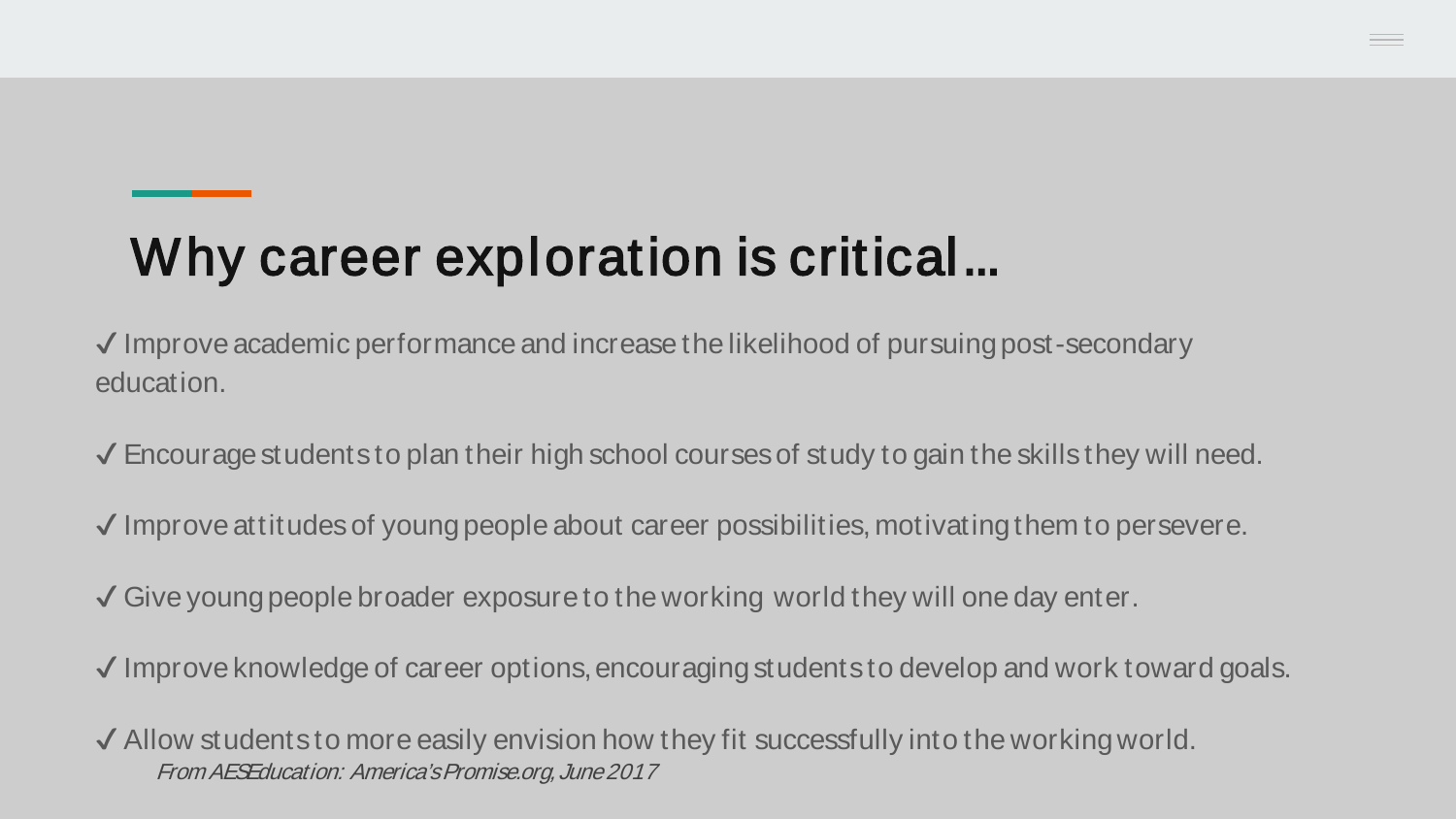

Handout: Middle School College and Career Readiness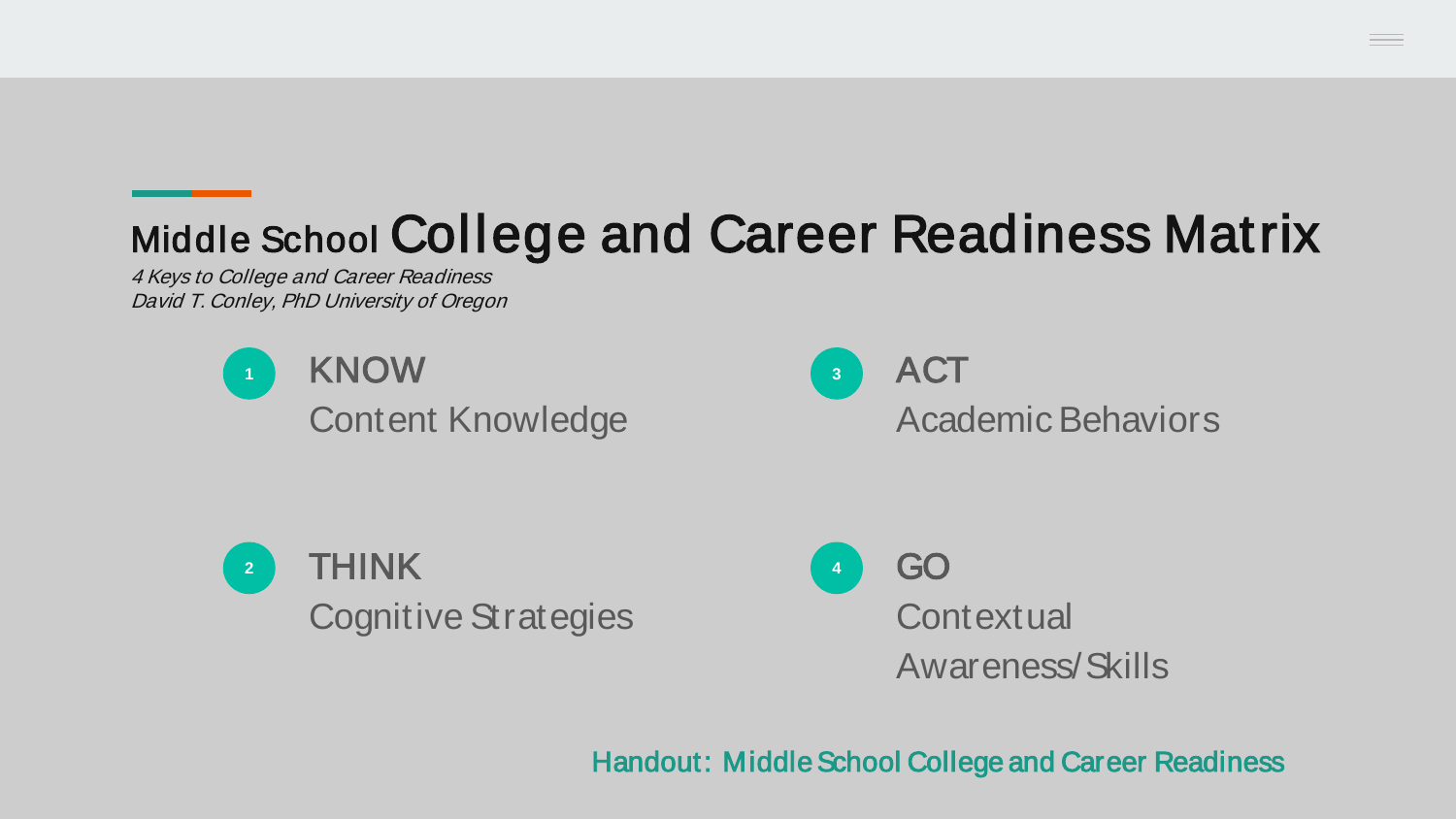# Dimension 4 GO How do you 'go'?

#### Key Transition Knowledge & Skills

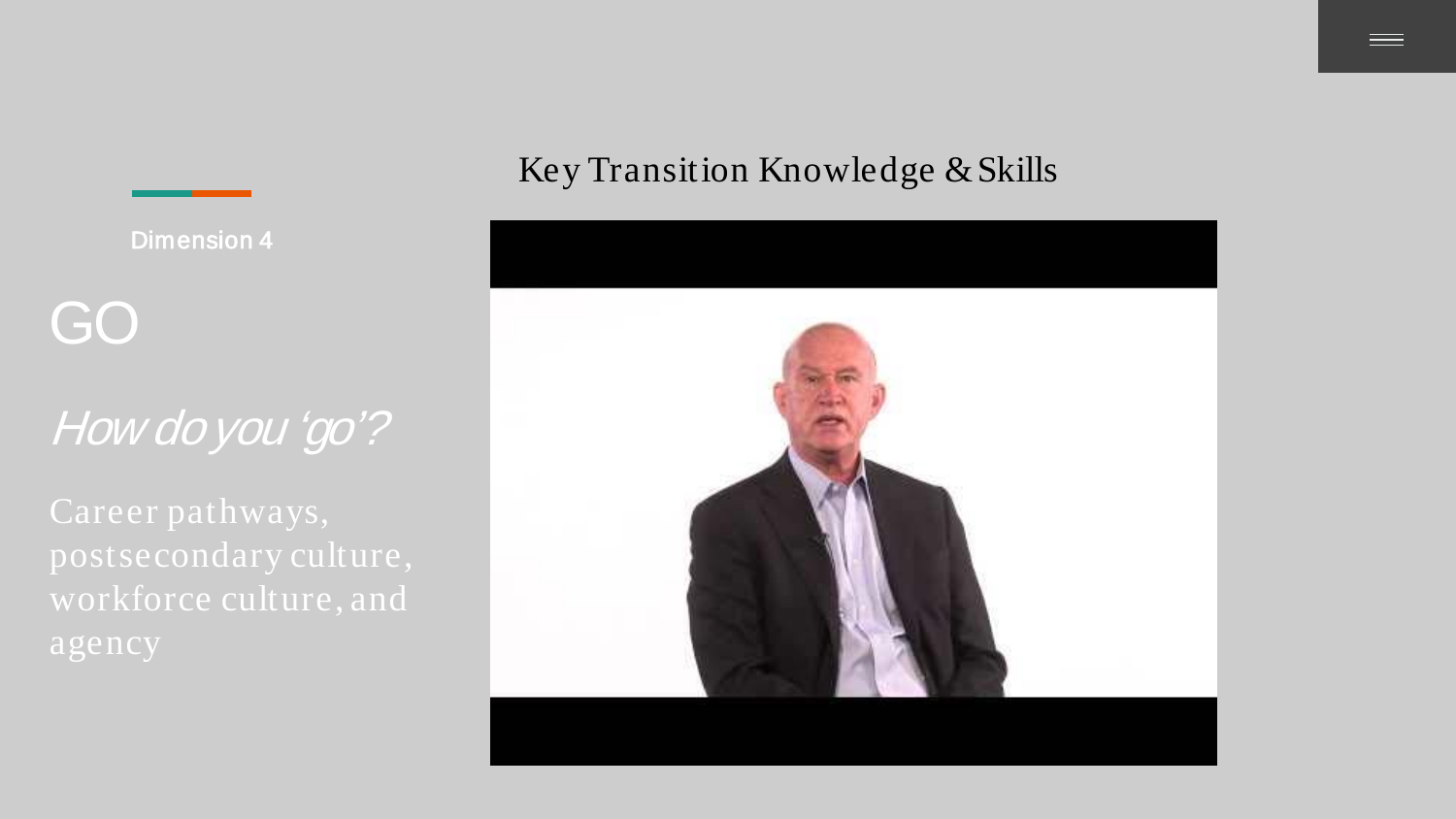#### KEY TRANSITION KNOWLEDGE AND SKILLS

- + Contextual: What are my options?
- + Procedural: How do I apply and enroll?
- + Financial: How do I afford it?
- + Cultural: What are the behavioral norms of college/ career?

+ Personal: How do I advocate for myself? What is my identity?

College and Career Ready, David T.

 $C<sub>cap</sub>$   $C<sub>1</sub>$   $C<sub>1</sub>$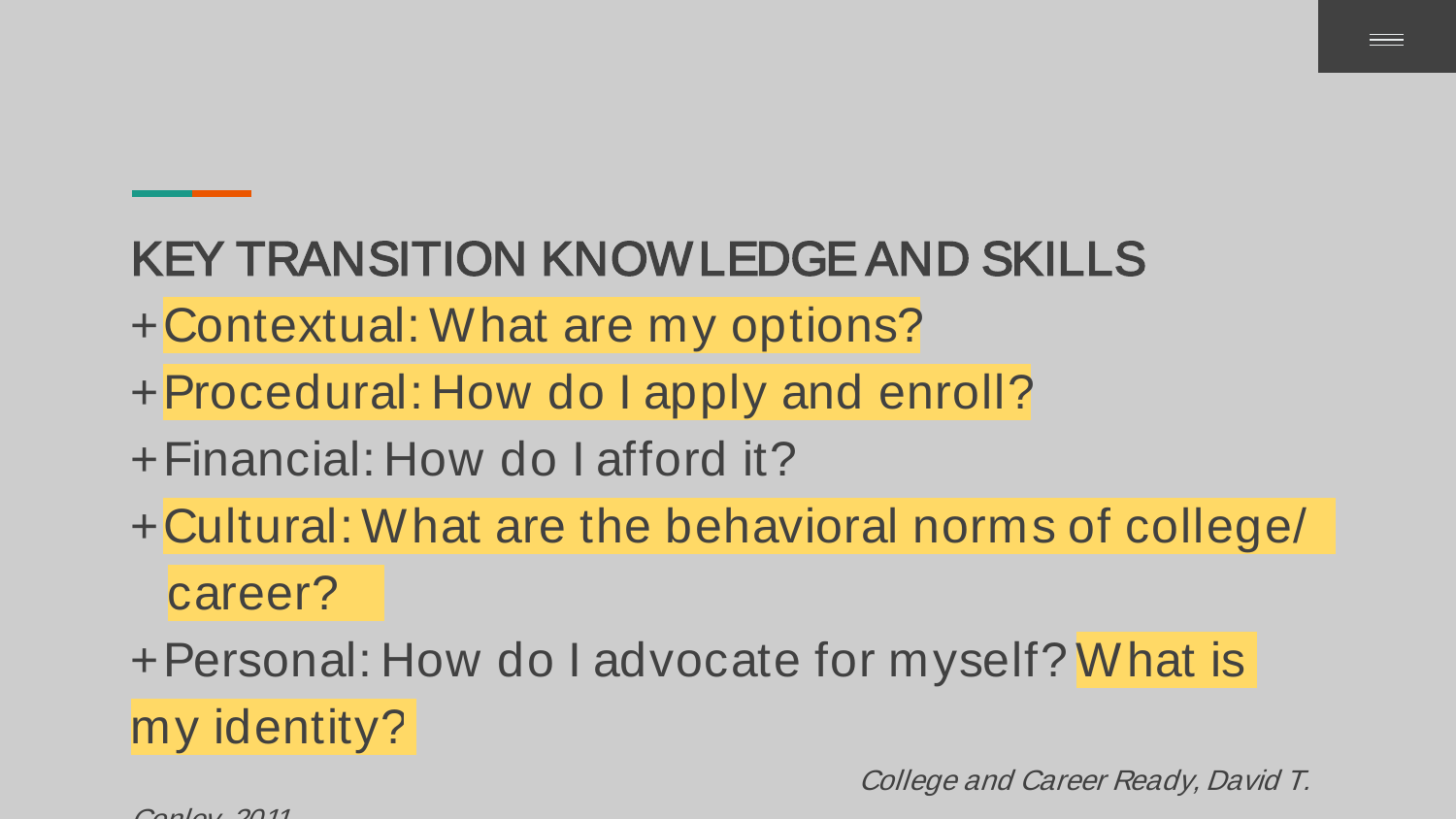## The Statistics

#### Anywhere from 65 to 85 percent of

students will change their majors at least once.<sup>1</sup>

Young adults change jobs an average of **SeVen** times from age 20 to 29.

The result is reduced **lifetime income** and diminished career development.



1ACT (2005), <sup>2</sup>U.S. Department of Labor Statistics (2010)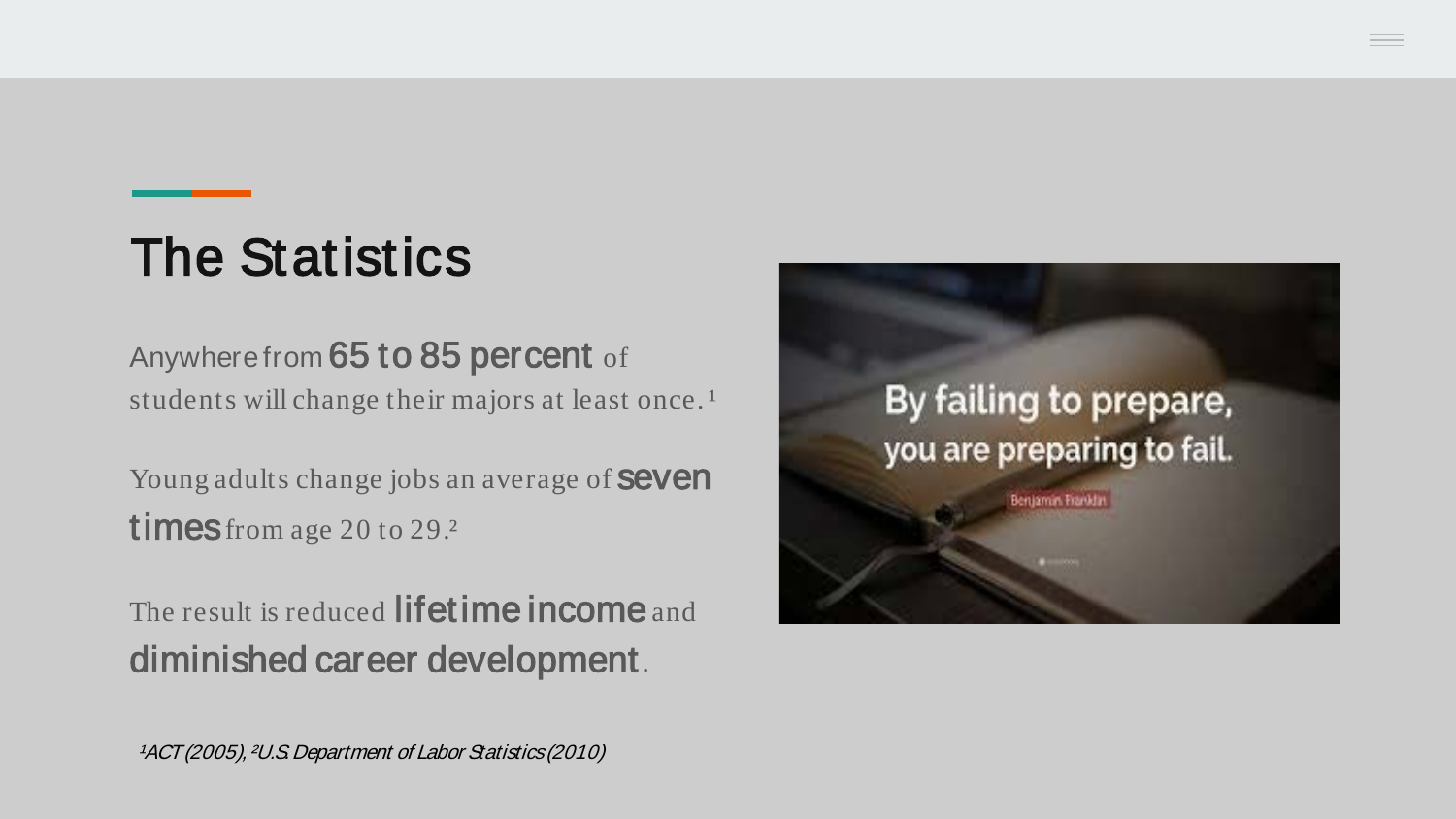#### Equity and Access

#### A CULTUREof college and career readiness

AVID CTE Pathways Gear Up Paxton Patterson College & Career Labs Junior Achievement **MTSS** Upward Bound Every Student Succeeds Act (ESSA) LCAP College/Career Readiness Indicator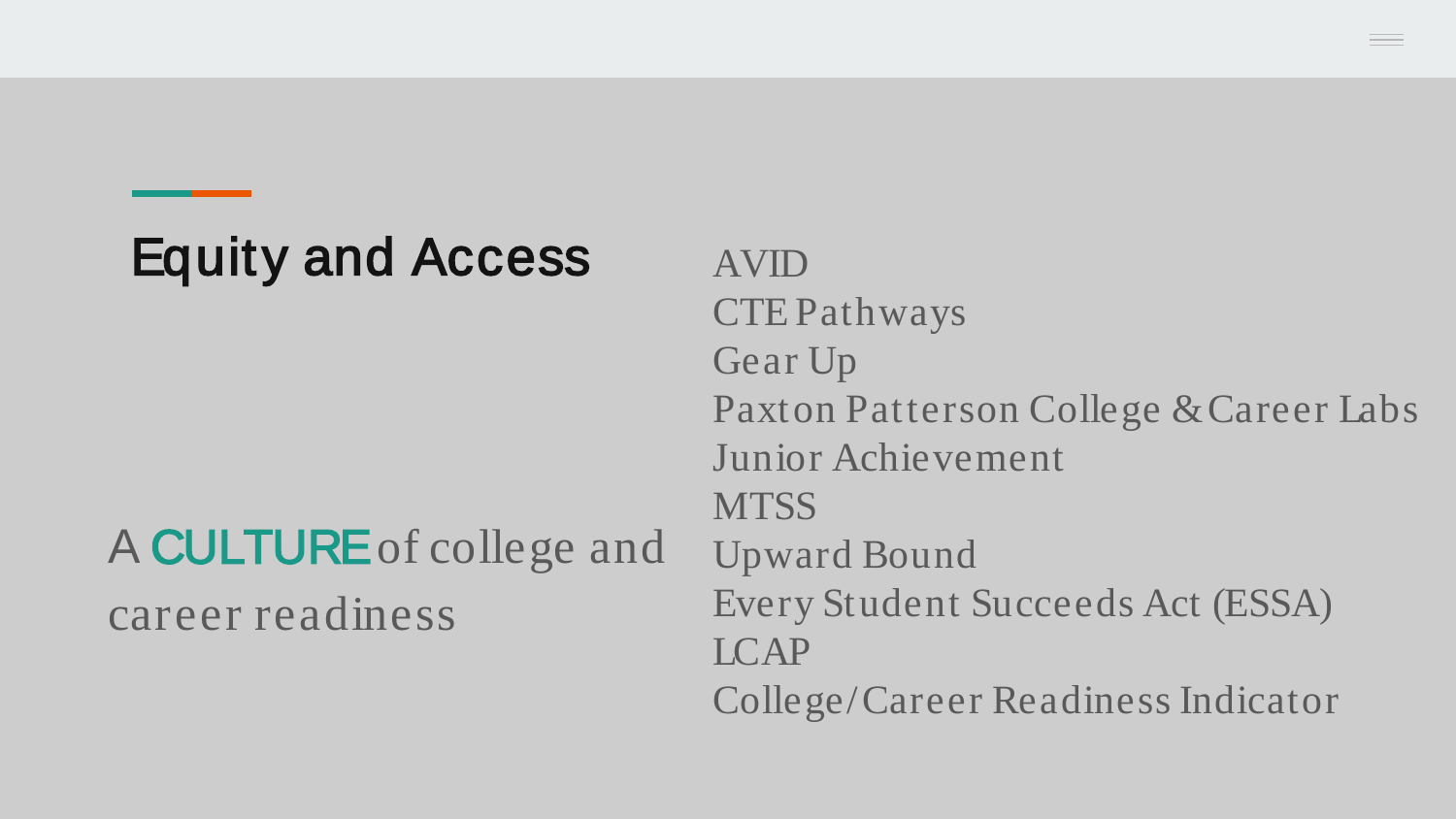## **HOW** can we provide opportunities for ALL students to explore careers?

Organizing a schoolwide career day event.

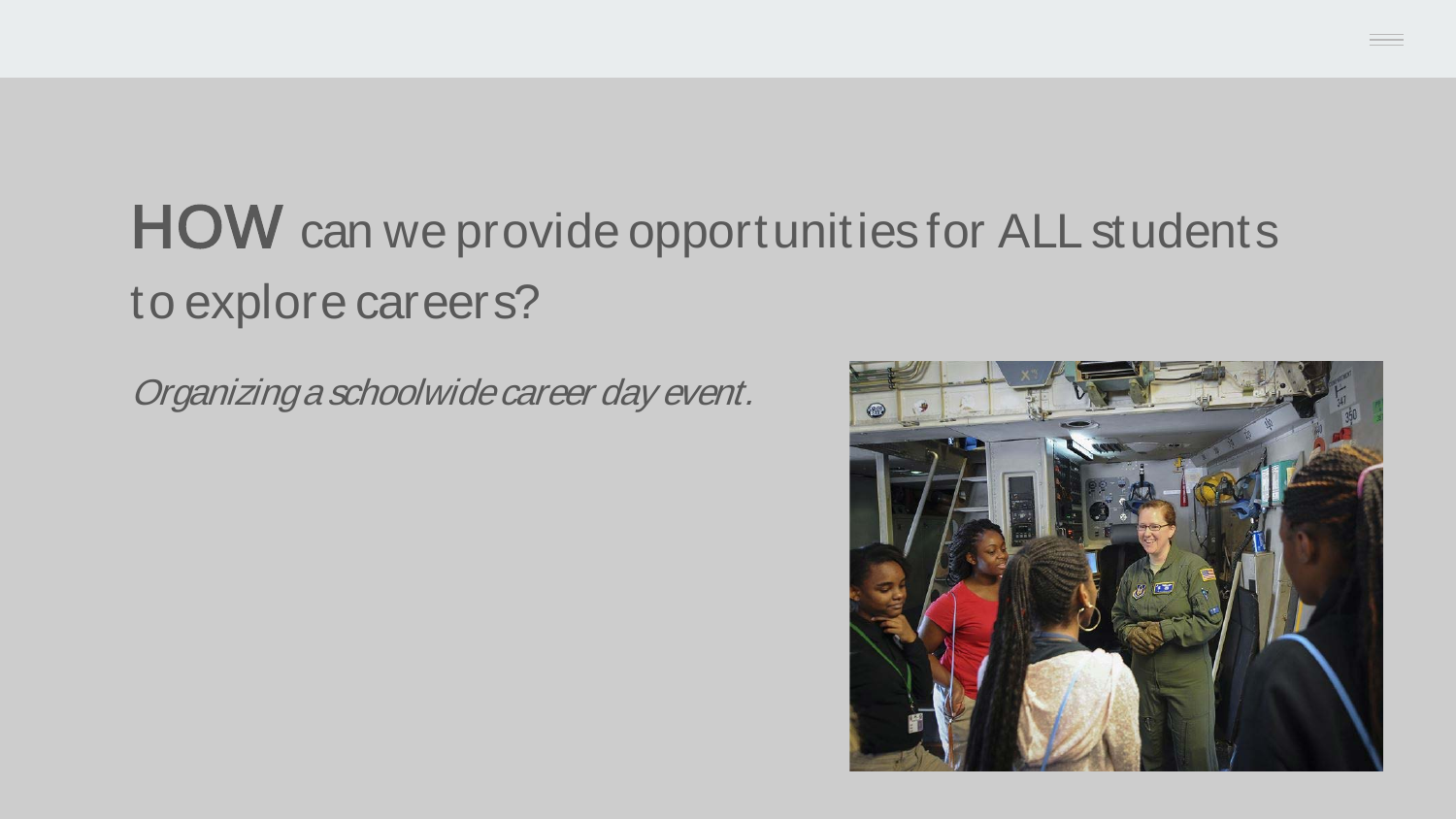#### Saving the Date

Reserve a day on the school's master calendar early in the school year.

Make it a yearly tradition. Reserve that date each year.

Create a timeline of things to do leading up to the day.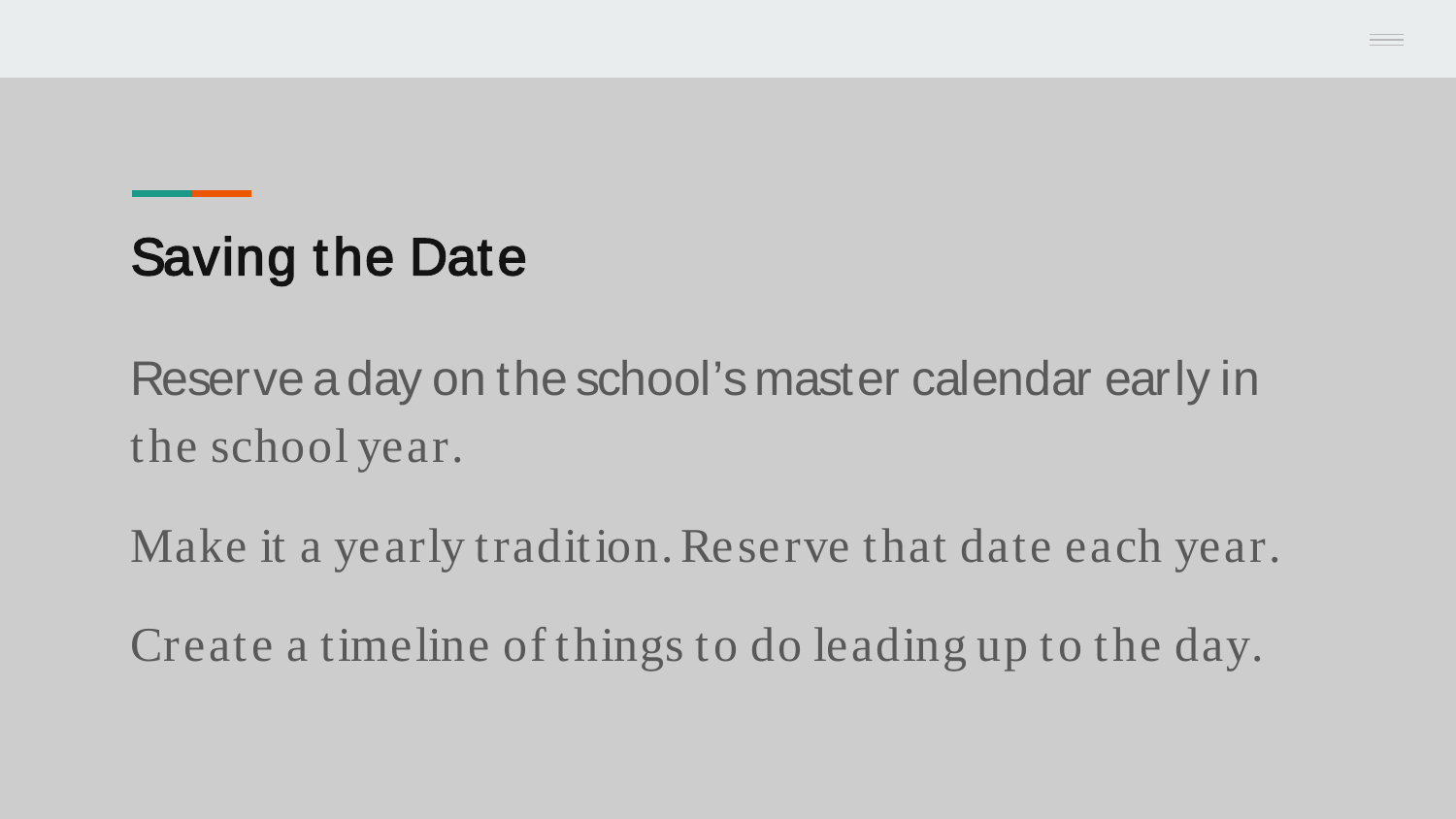#### Communicating with staff.

Publish the date on a calendar that everyone has access to.

Explain the purpose and vision for the Career Day.

Create a Career Day Committee that teachers can sign up for at the start of the year.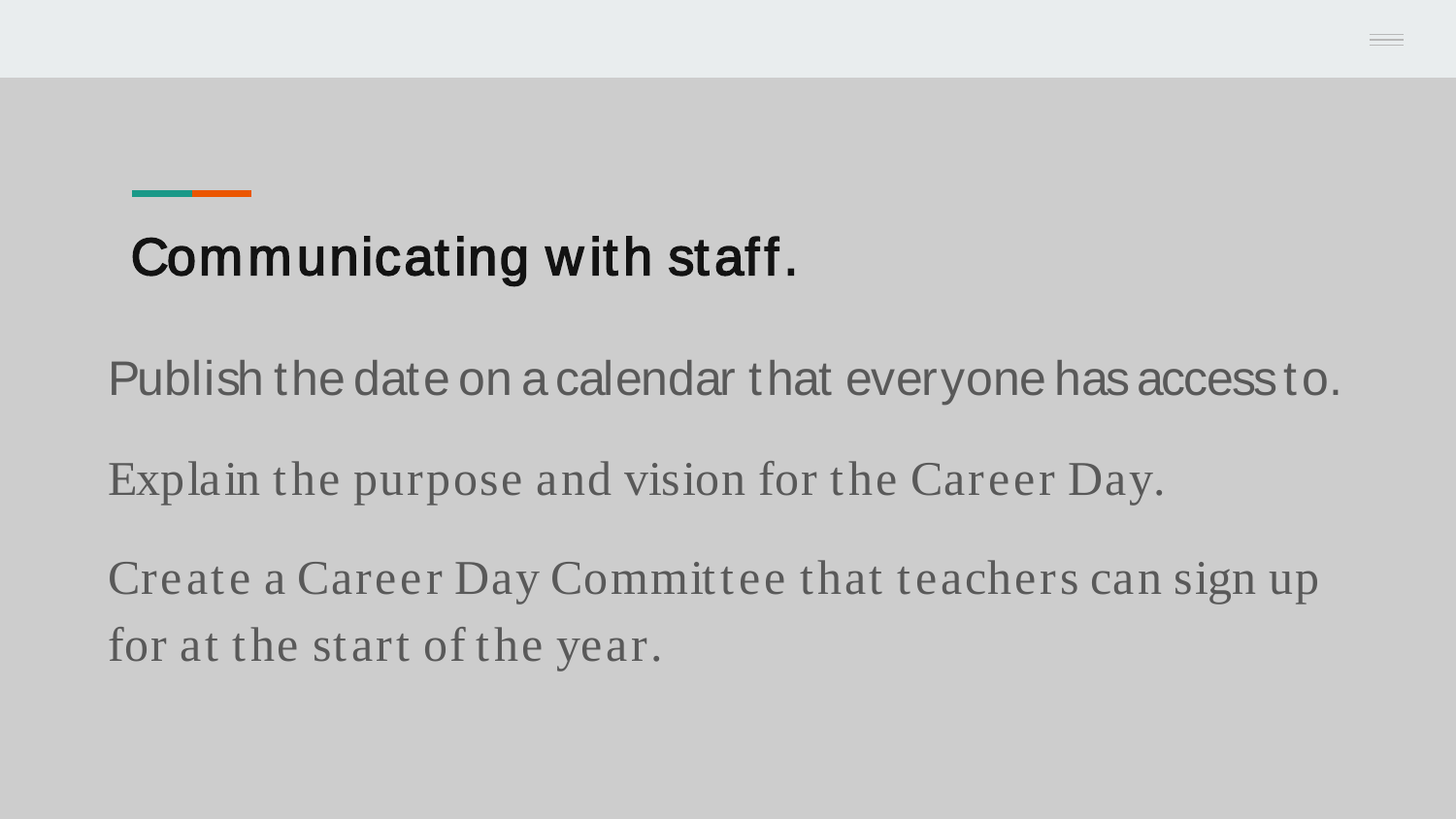#### Creating a schoolwide bell schedule.

Can you adjust the bell schedule in order to create extended blocks of time?

Can you still maintain the same number of periods in the day?

Culture is crucial. If it is a collective commitment, staff will be open to adjusting instructional time.

Handout: Bell Schedule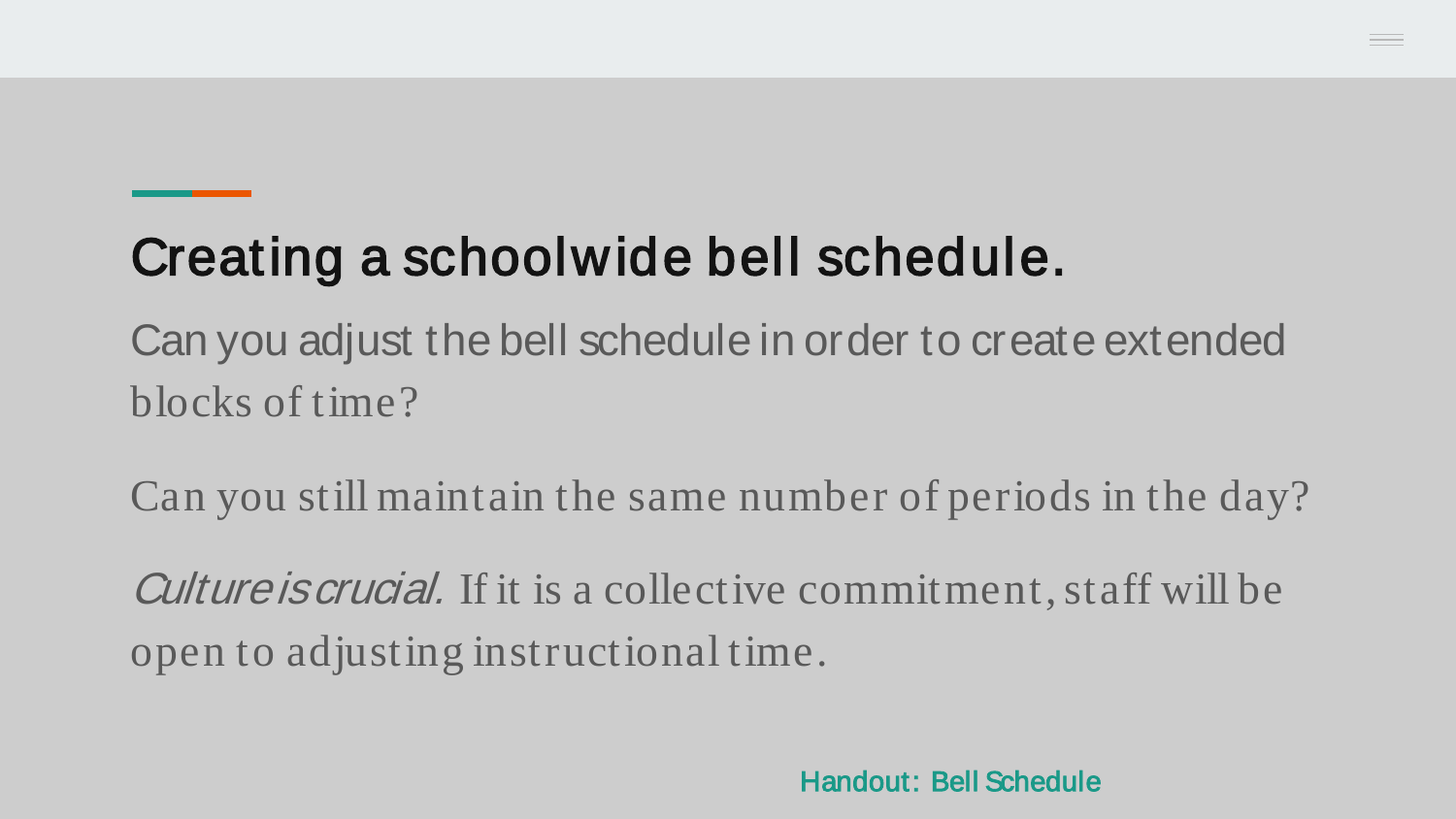## Surveying students. Finding speakers.

Use a google form to gather information from students.

Use samplings of various grade levels.

Elicit feedback from specific student groups, class reps, etc.

Utilize community connections and staff member contacts.

Reach out to local businesses ,industries, and sectors in your area.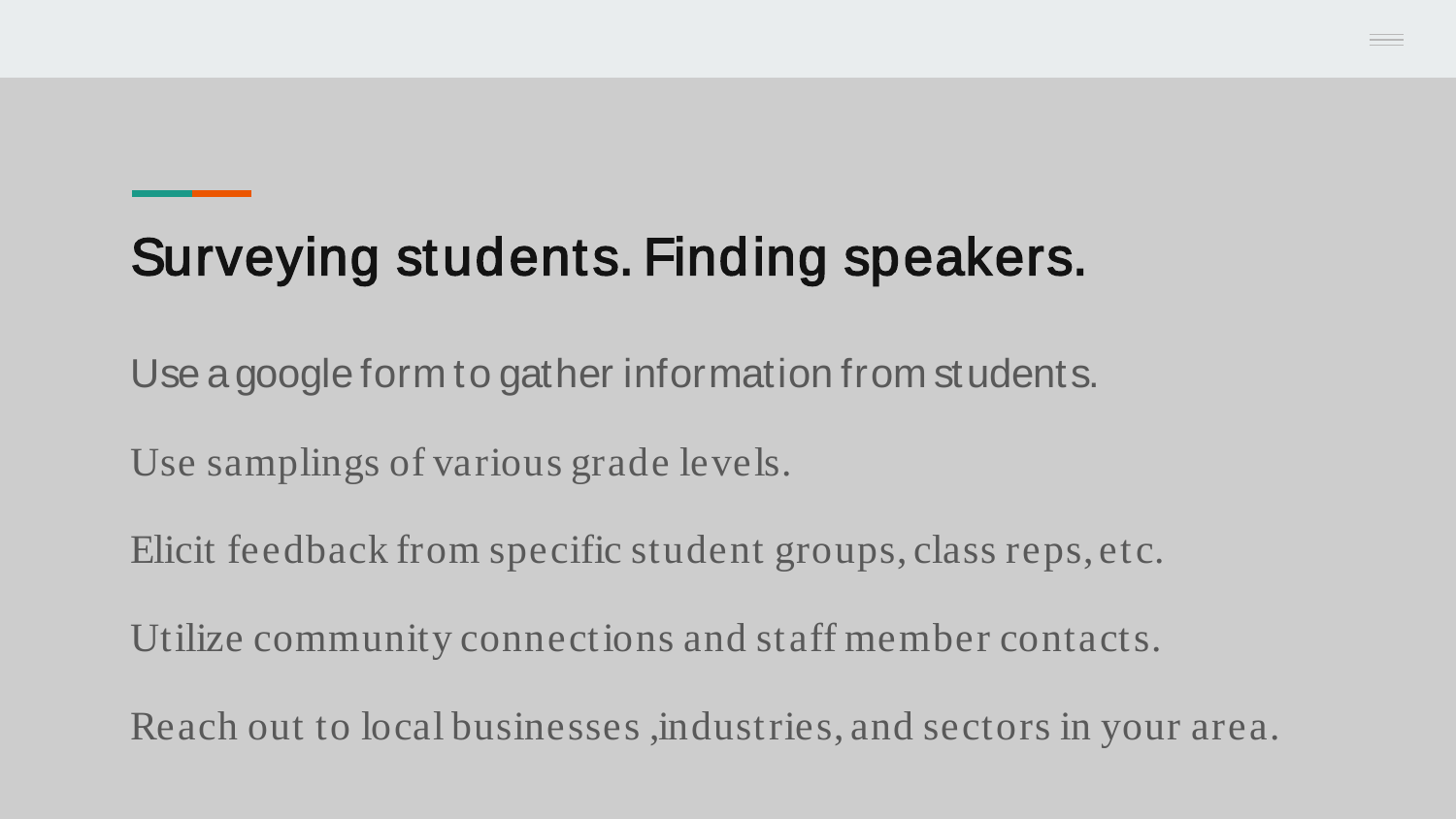#### Contacting speakers.

Make contact with enough time to plan but not too much time to forget.

Suggested timeframe: About 2 months in advance

Follow-up emails closer to the event.

Handout: Sample Communication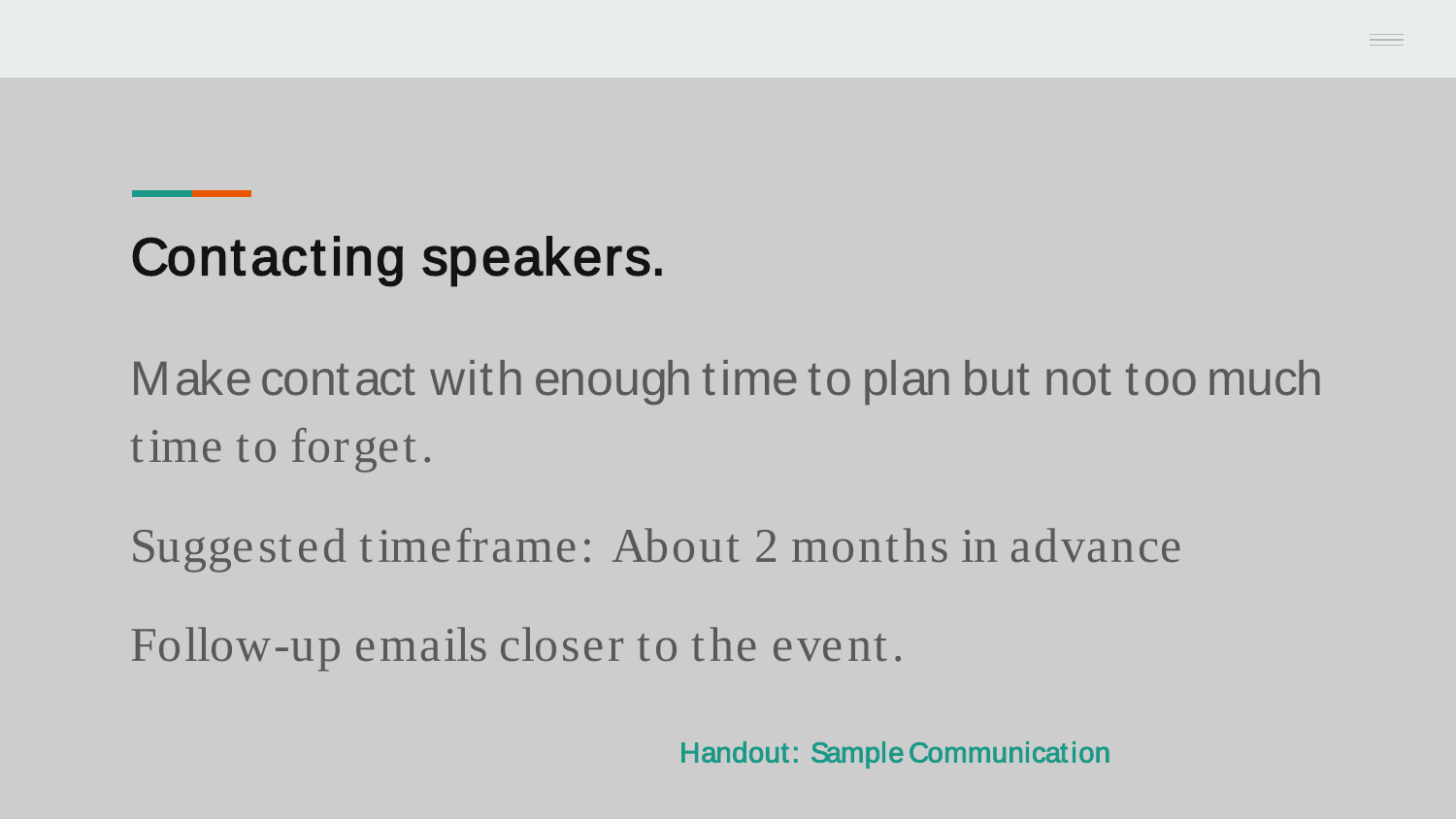#### Publicizing the event.

Place fliers in every classroom.

ASB/school announcements and posters around campus.

Communicate with district office.

Post of school website, Twitter, Facebook, School Dojo, etc.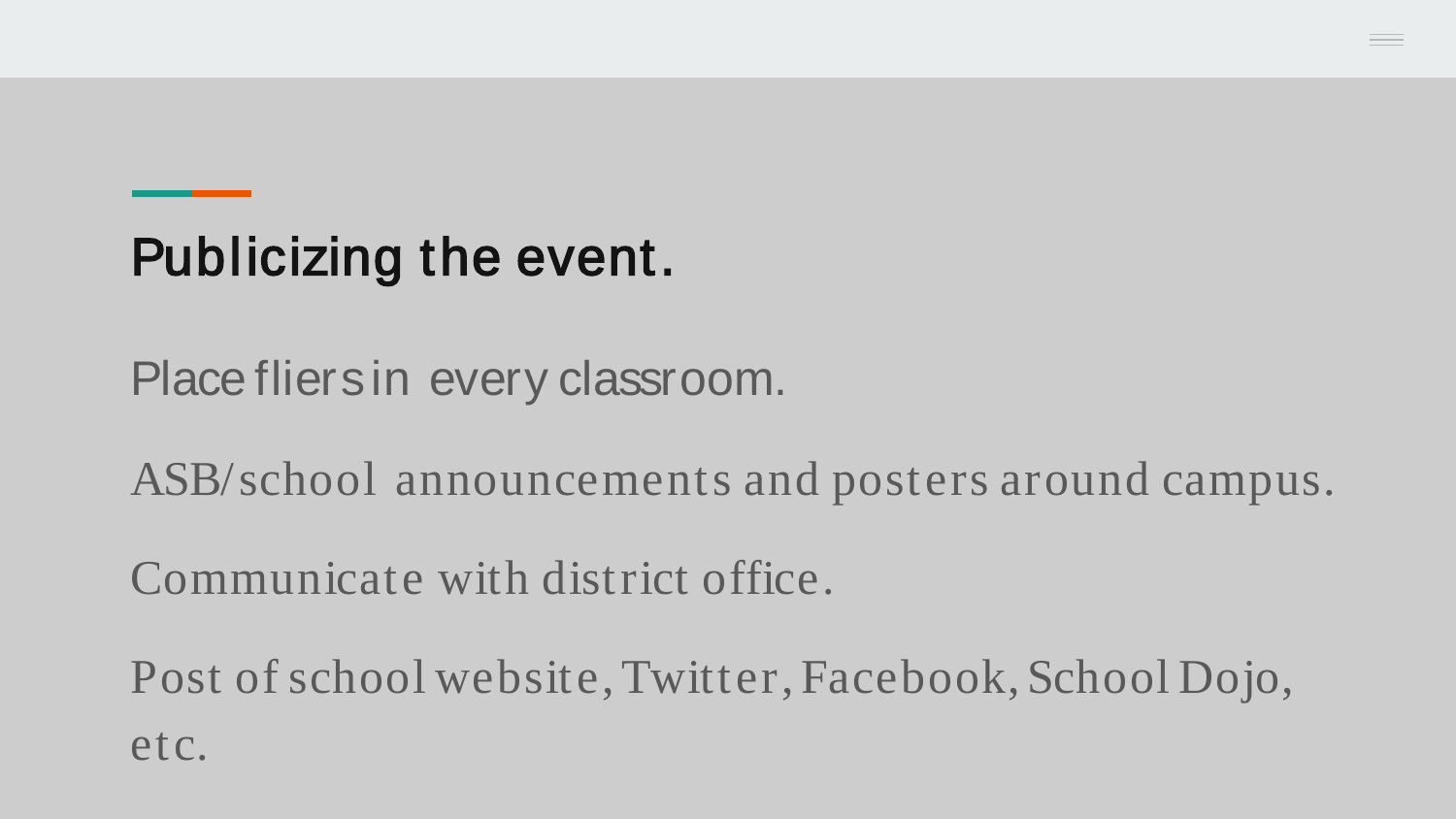#### Preparing students for the day

Dress for Success- Staff discussing what this looks like.

Schoolwide announcements.

ASB Spirit Awards for classes with students dressed for success.

Handout: Dress for Success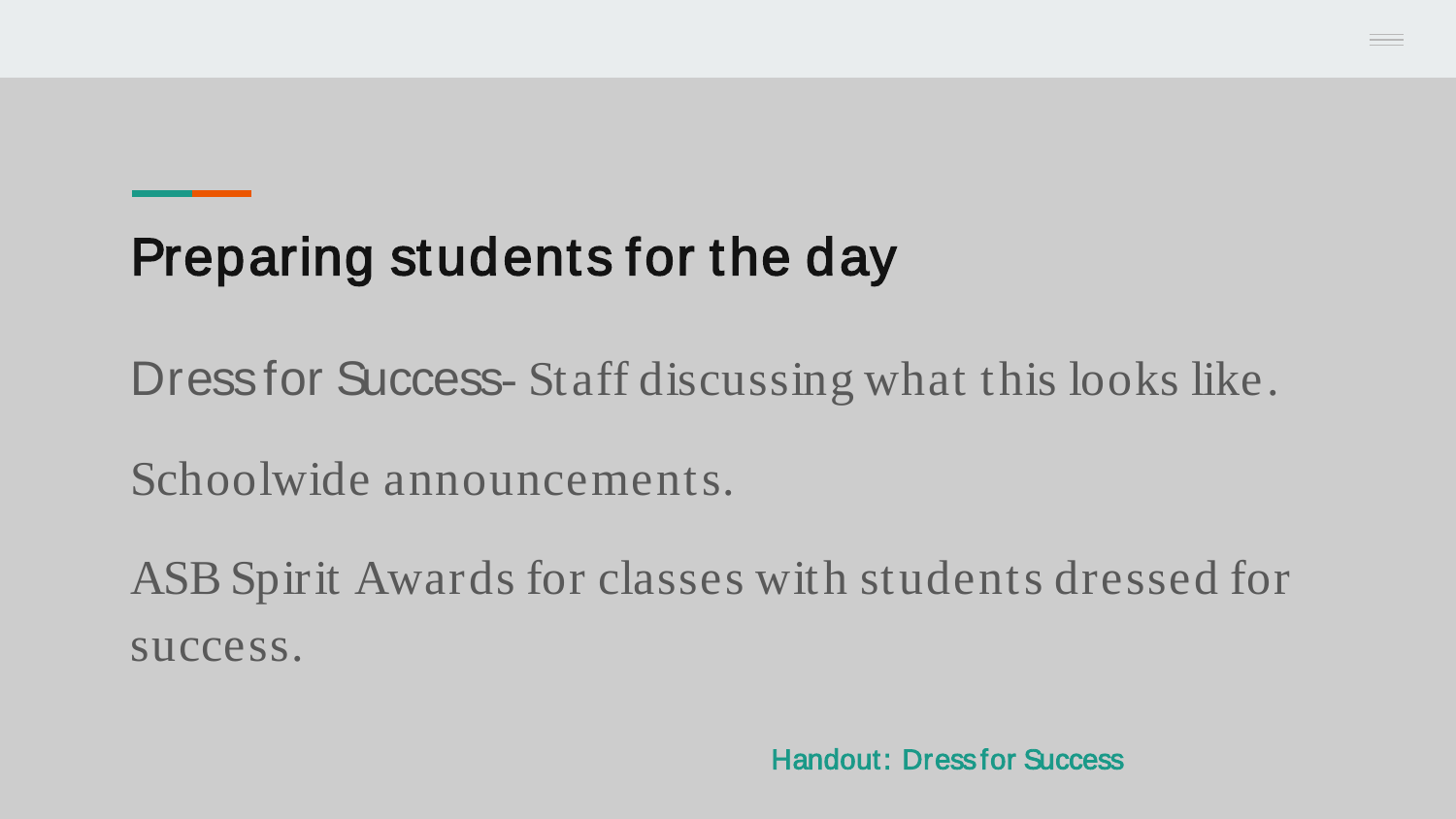

# Chávez Scholars Dress for Success

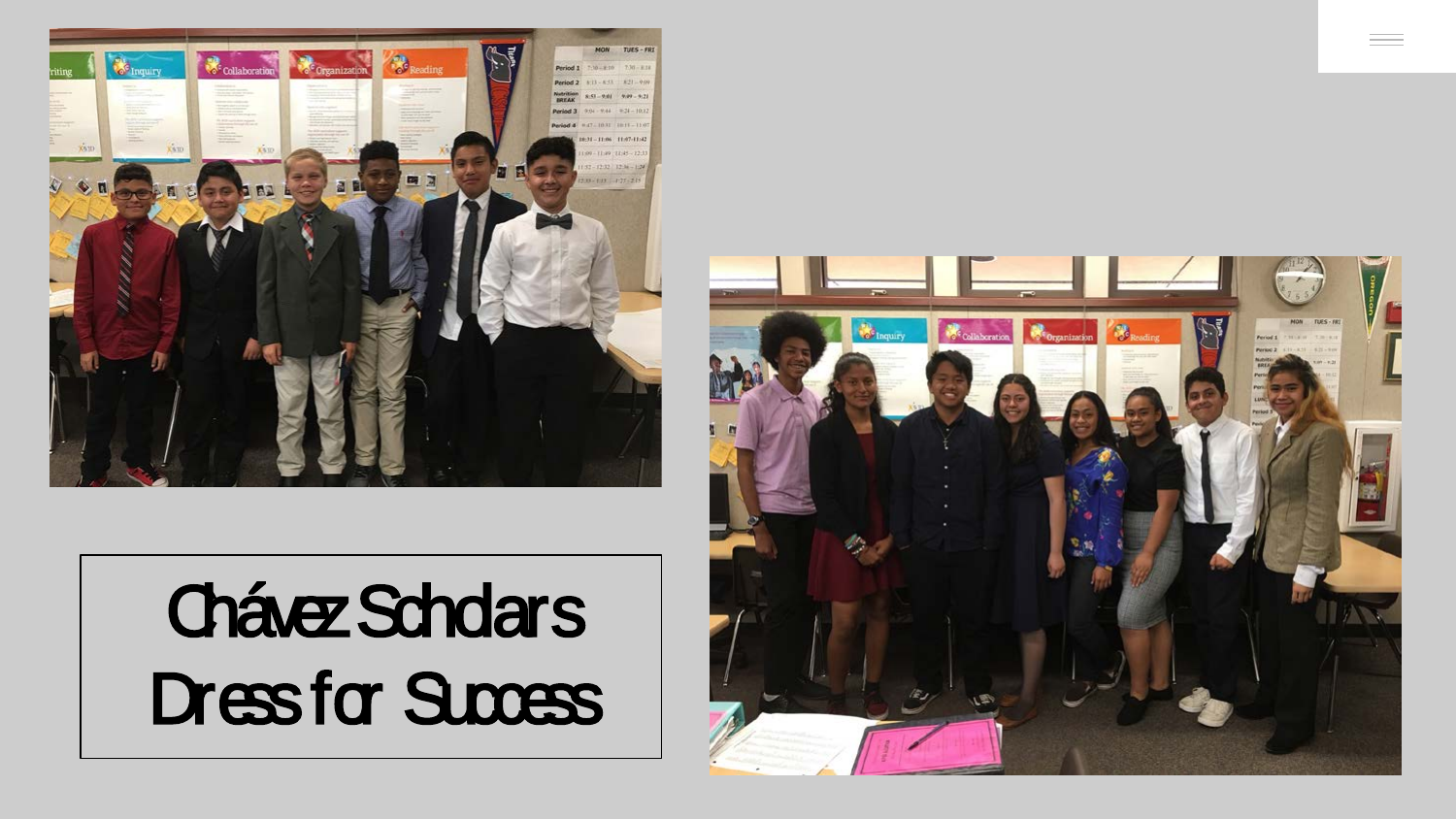#### Placing speakers, assigning rooms, and creating a schedule.

Match the physical space with the needs of the speaker.

Match career path/industry with content area.

Combine smaller classes.

Prepare teachers to adjust or have alternate plans for a speaking block.

Handout: Speaker Schedule Framework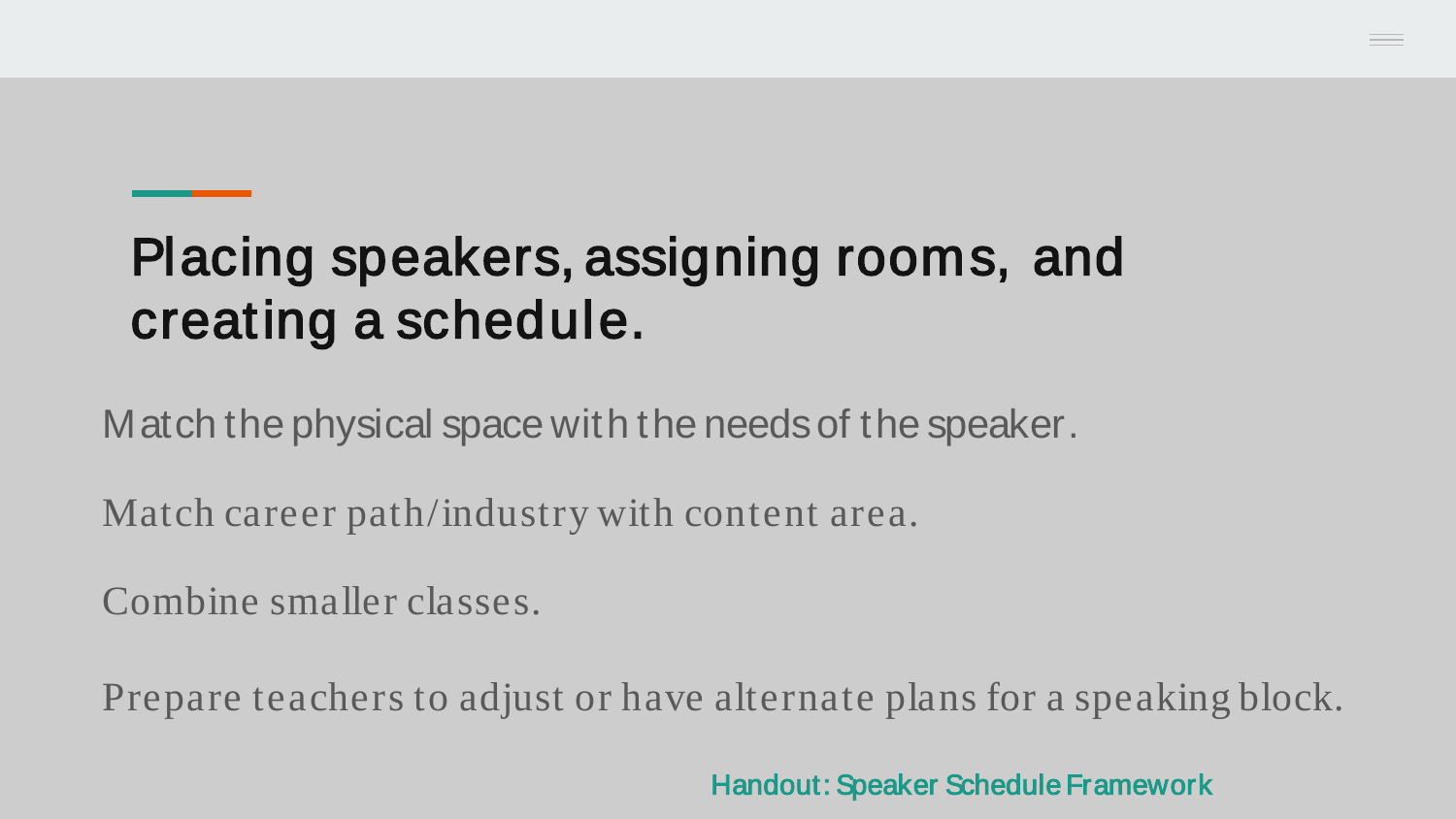## Reminders and helpful tips for speakers.

Parking logistics.

Where to check in.

Technology and support available in the classroom.

Teacher presence.

Class size assurances.

Finding the classrooms.

Handout: Career Day Details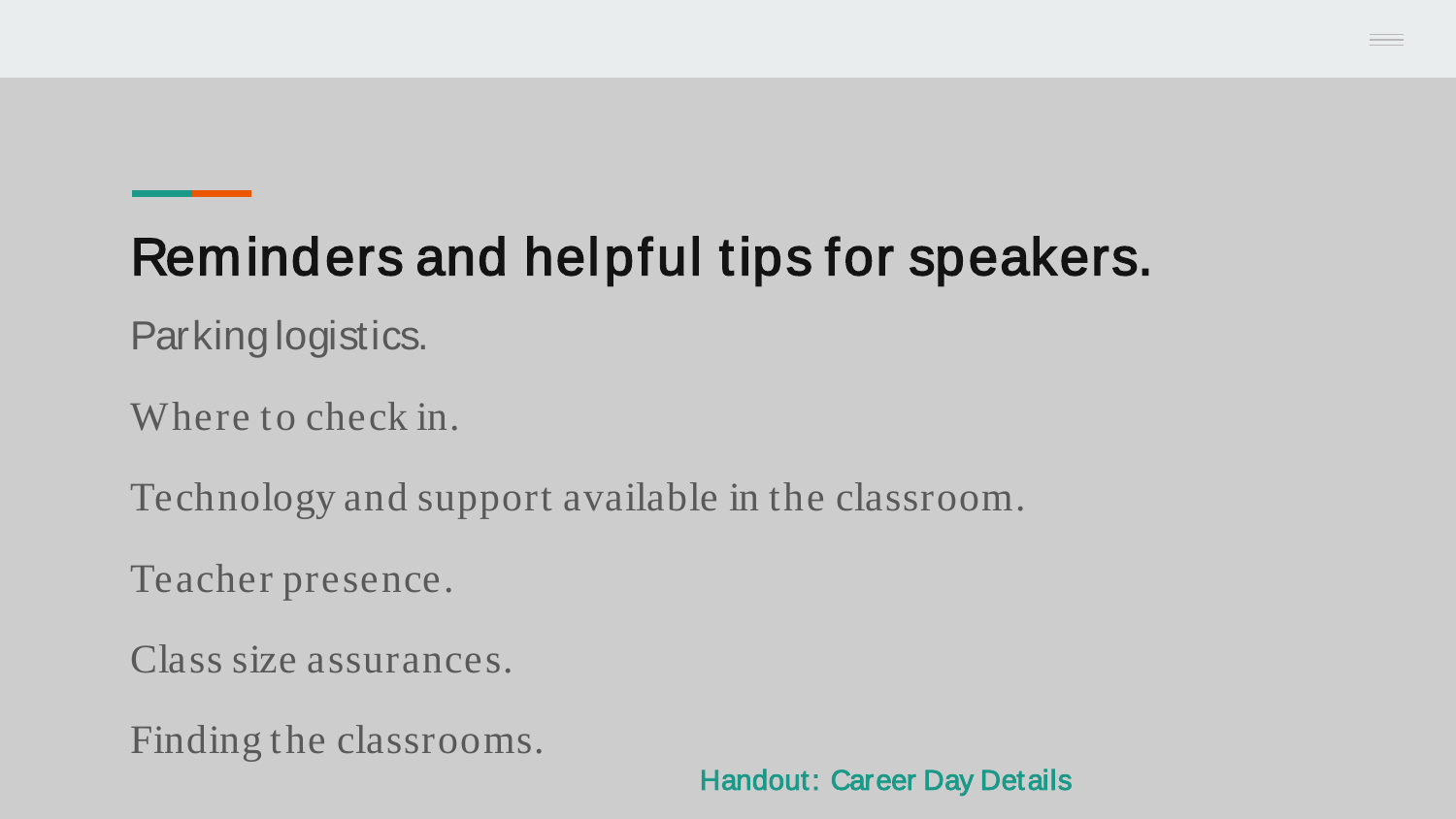#### Utilizing student leadership.

Students get matched up with a speaker ahead of the day. Students introduce themselves to the speaker and develop a connection for that day.

Escort speakers to their rooms.

Assist with any props or items to carry.

Make them feel welcome and valued for their time.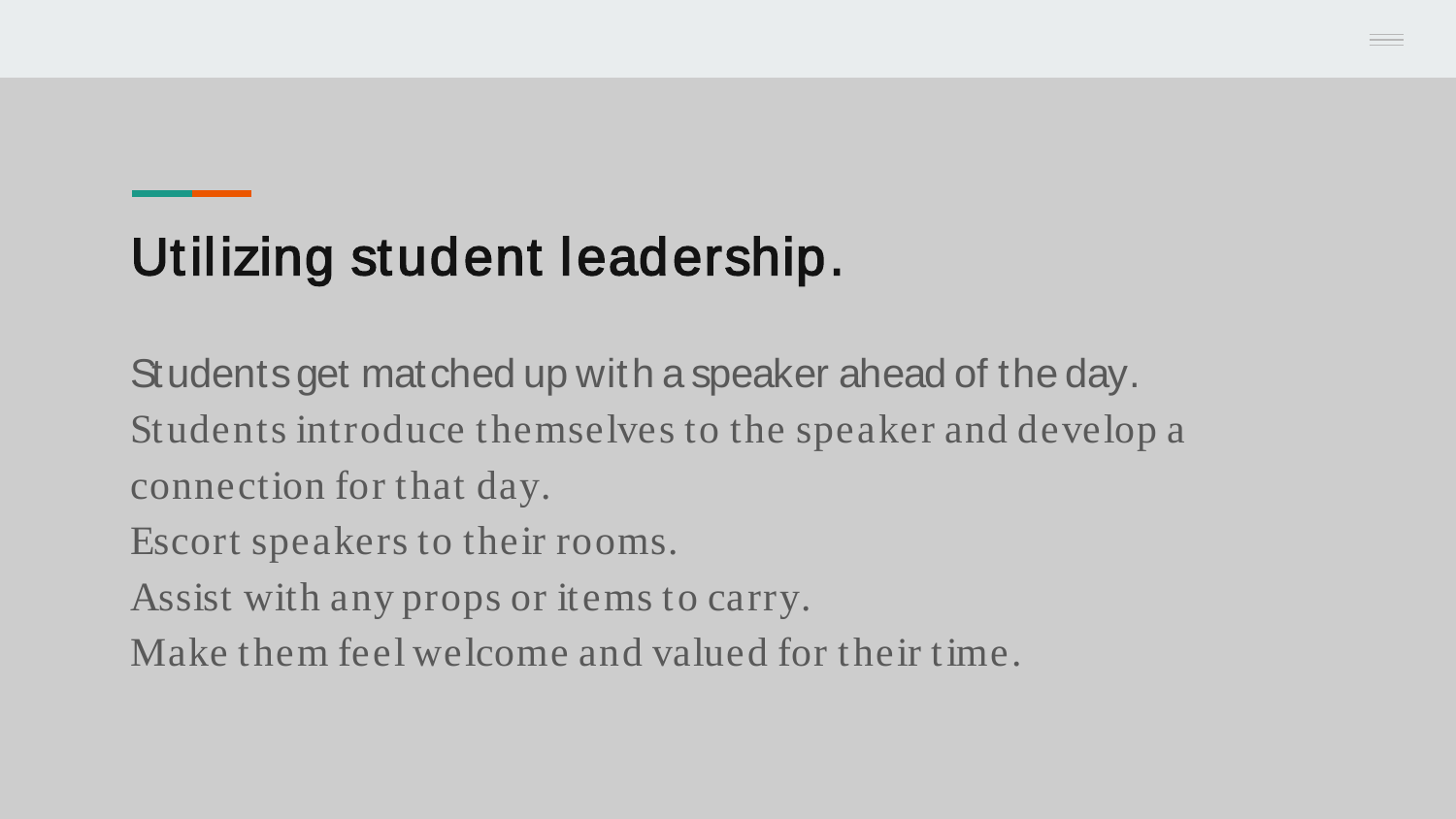#### Welcoming speakers to your school.

Provide front office with the speakers and locations. Sign-in sheet with speaker names and a place to sign in. Career Day speaker lanyards with name and career/business. Refreshments and bathrooms accessible before class presentations.

Certificates of Appreciation when guests sign out for the day.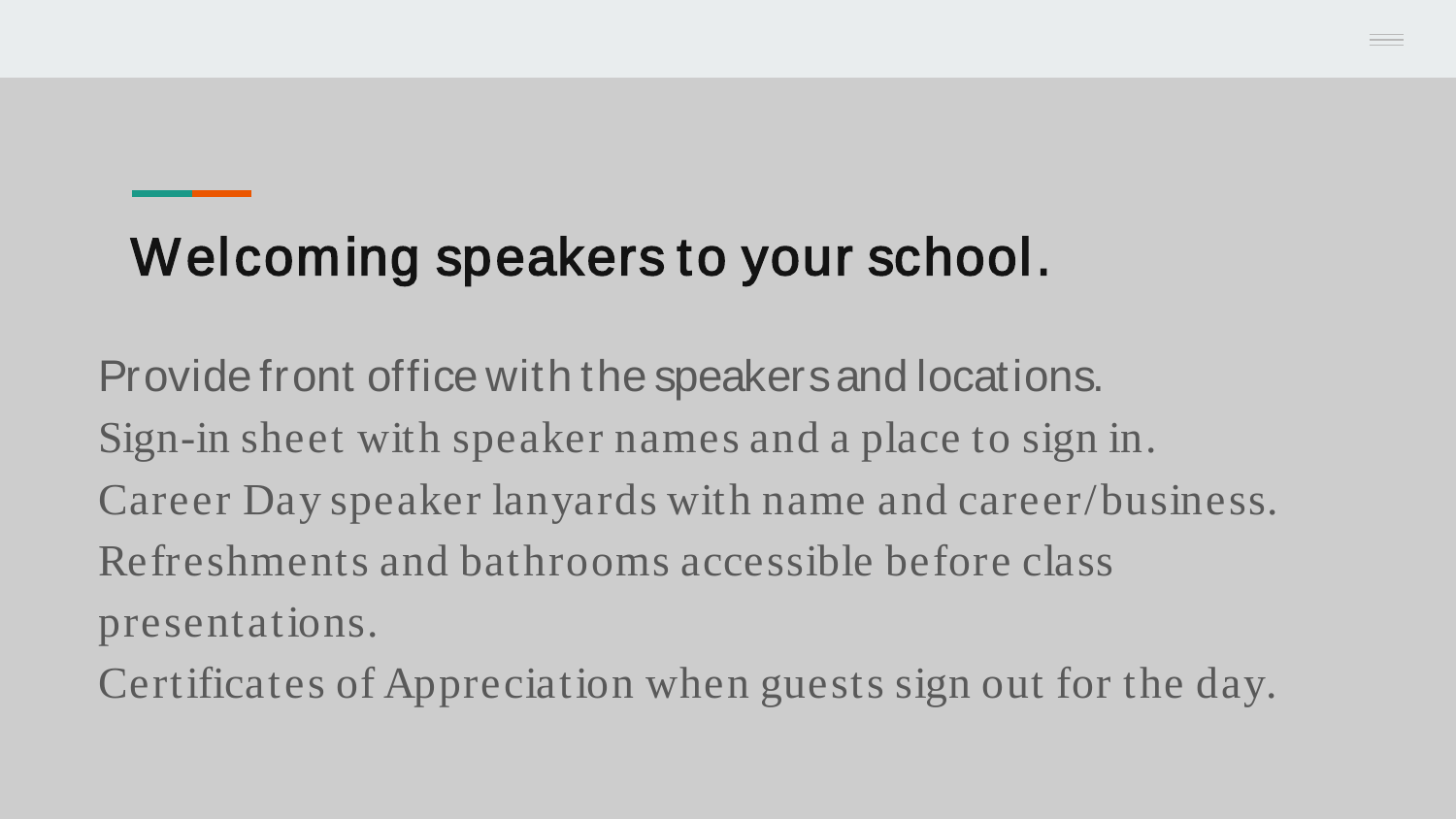## Other logistics for the day.

Staff expectations for the day.

One central gathering spot to start.

Waters available in classrooms for all speakers.

"Time check" signs for students to use.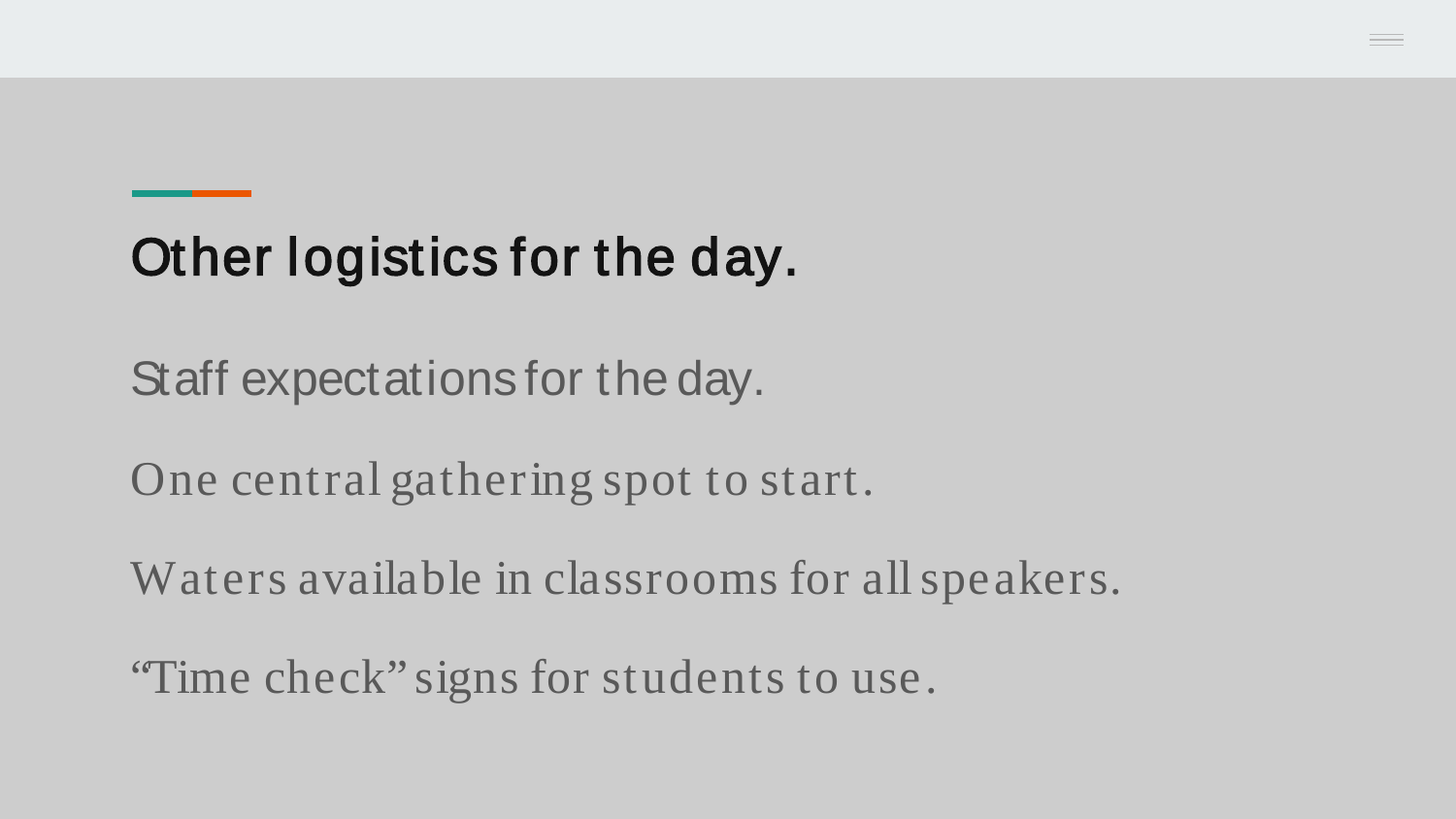#### Focused Notetaking Guide Student activities for processing and reflection.

#### Other resources:

[https://www.careerkey.org/choose-a-career/how-to-choose-a-career.html#.XXgVwihKgdV](https://www.careerkey.org/choose-a-career/how-to-choose-a-career.html%23.XXgVwihKgdV) [http://www.californiacolleges.edu](http://www.californiacolleges.edu/)

<https://www.careeronestop.org/>

<http://sdeportal.org/>

Handouts: Focused Note-Taking Guide 30 Top Careers Career Research Assignment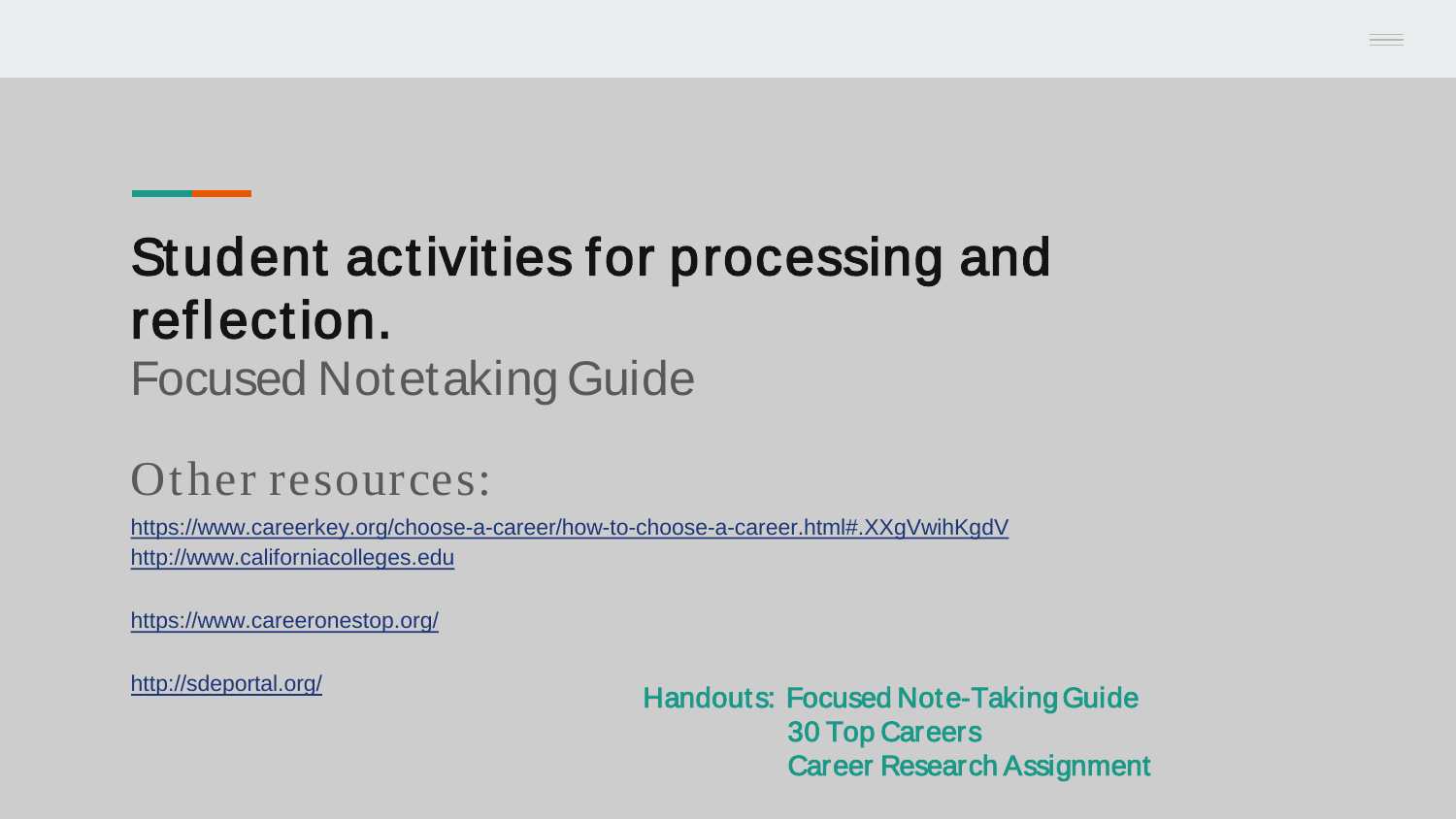#### Follow up action items.

Follow up email to speakers thanking them for their time.

Guest speaker feedback from staff.

Handout: Evaluation of Guest Speaker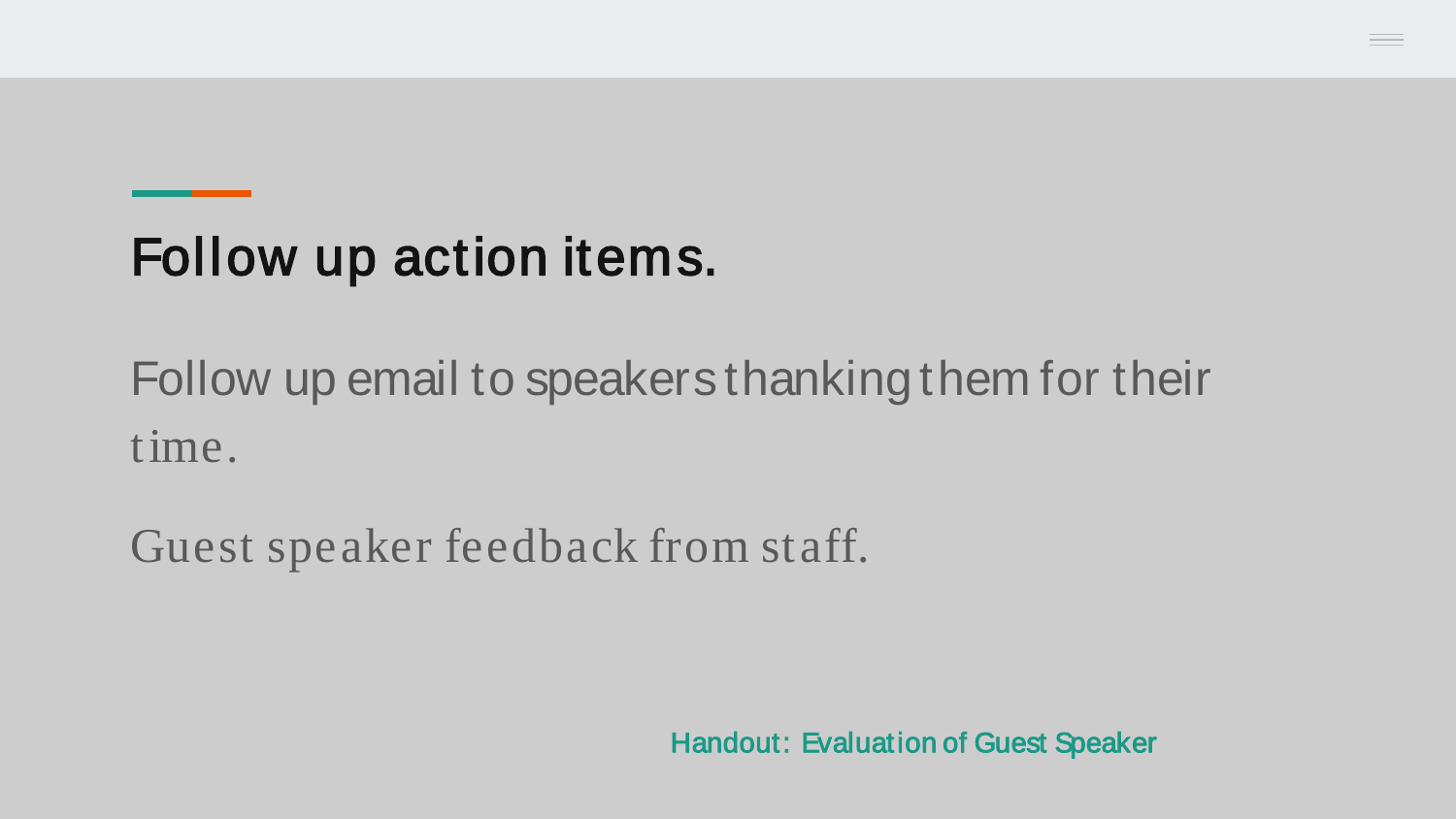#### Ideas for speakers.

#### SAN DIEGO REGION PRIORITY SECTORS

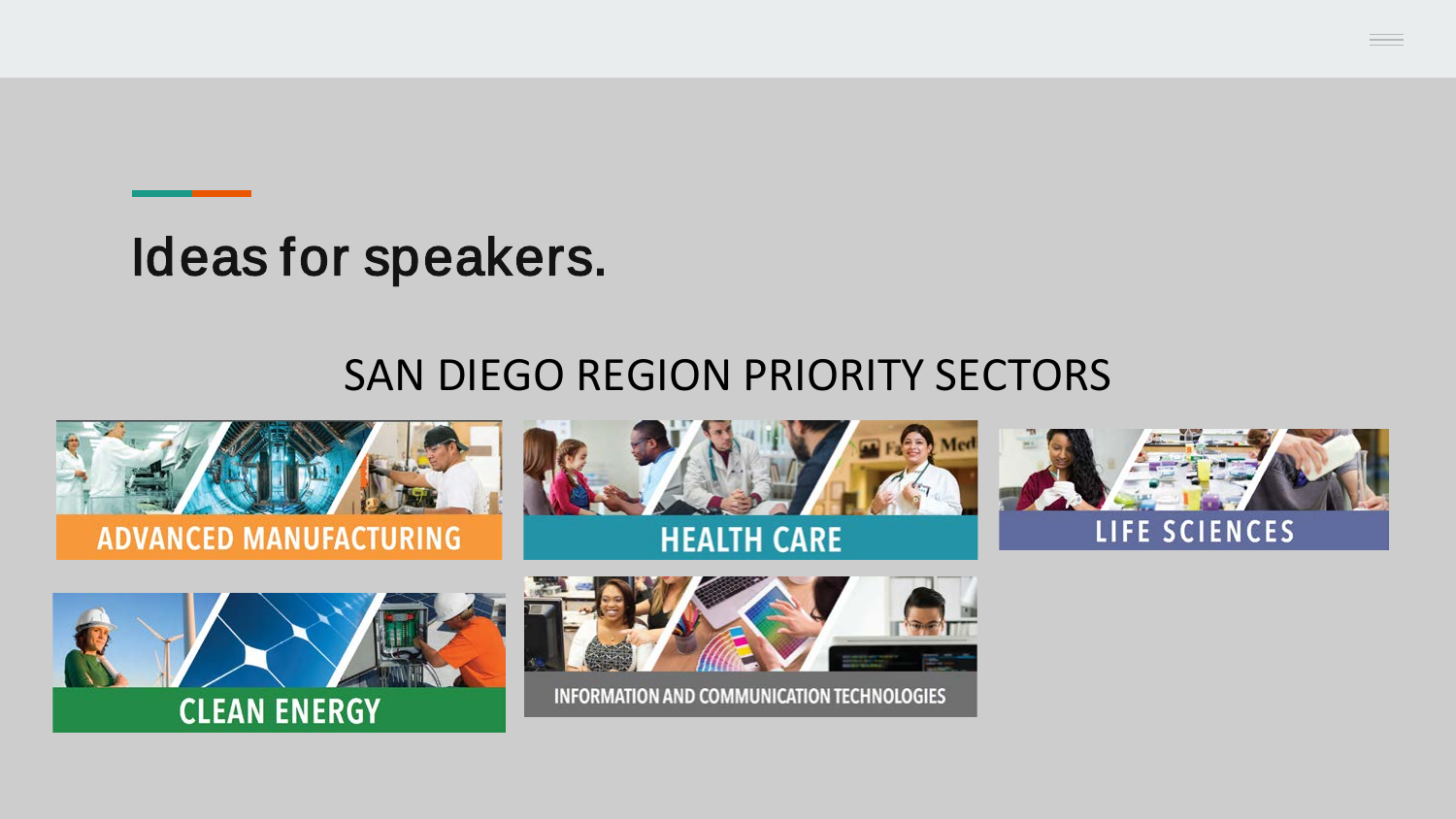#### Ideas for speakers.

Local agencies: fire, police (SRO contact), EMT, Coast Guard, lifeguard Military (High School ROTC connection) Medical Center/Technicians **Agriculture** High School Athletic Trainer Chefs/ Pastry Chefs Community College contacts Pilots Veterinary careers Personal trainers, physical fitness business owners Local business, restaurants Union workers Engineers **Mechanics-** local dealerships District personnel- finance, communications, etc Biotech Parks & Recreation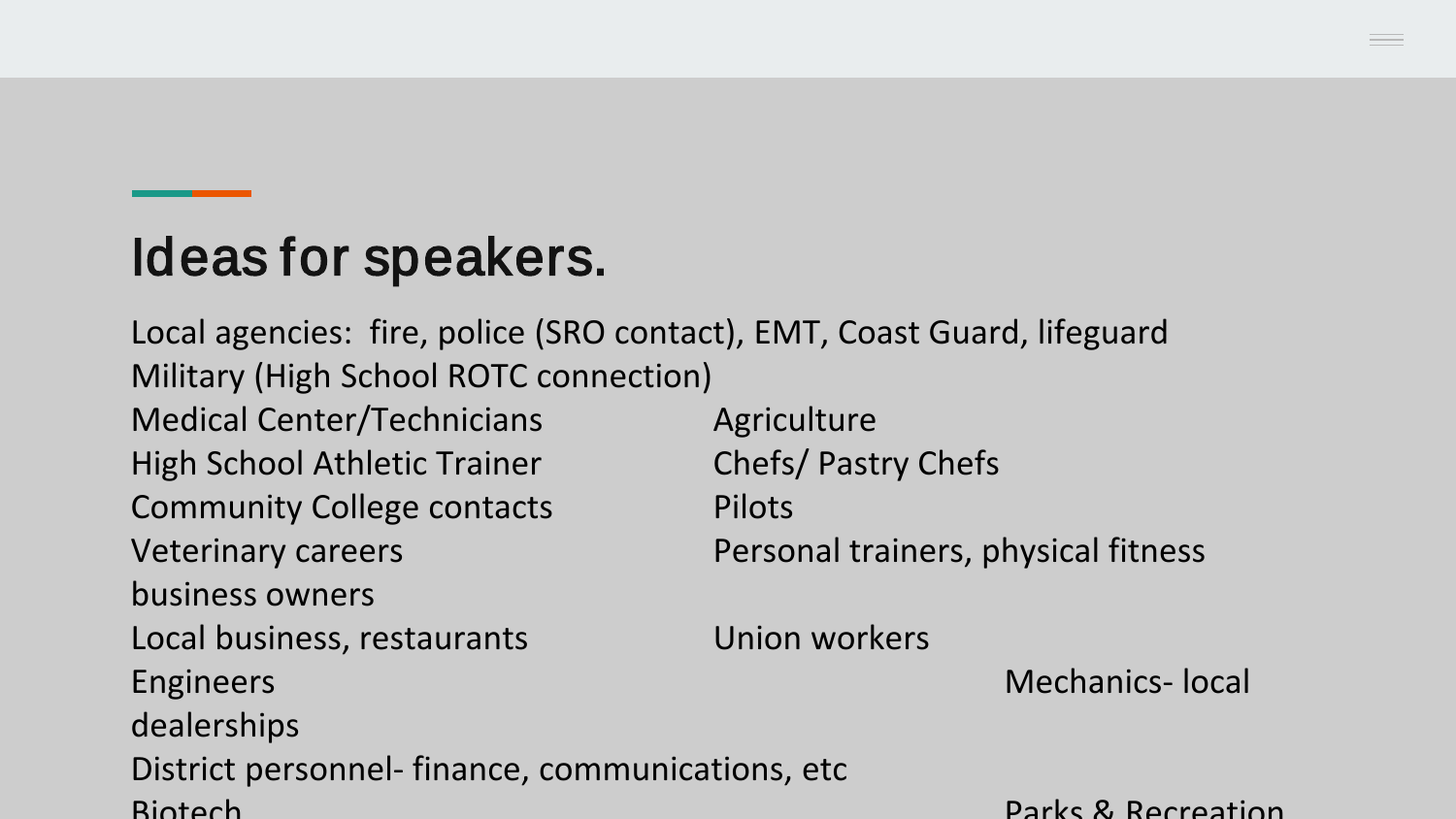## " Do what you have to do until you can do what you want to do." Oprah Winfrey